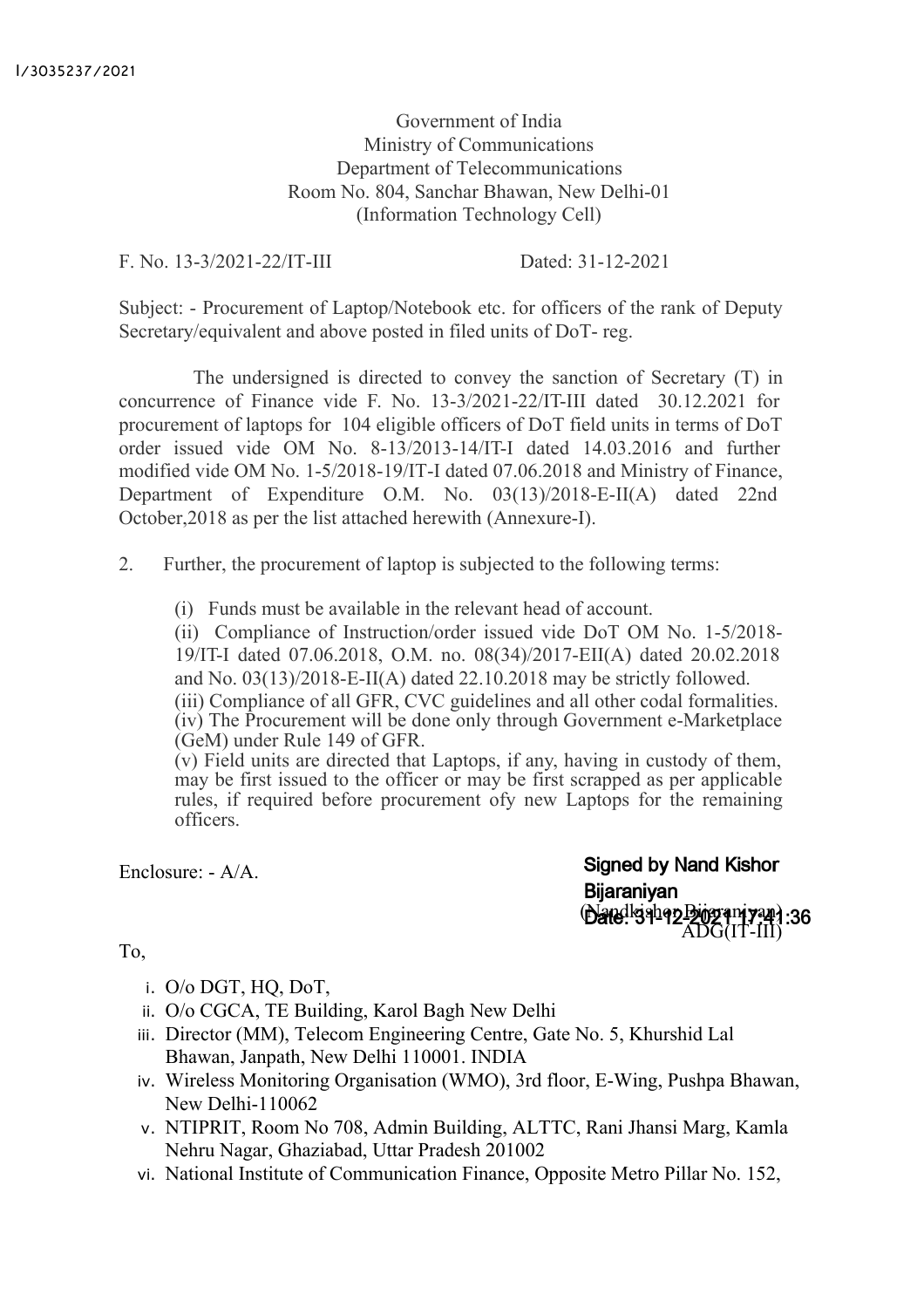Ghittorni, Mehrauli-Gurgaon Rd, New Delhi

Copy for information to: 1. DG (Telecom), DoT 2. DDG (IT), DoT HQ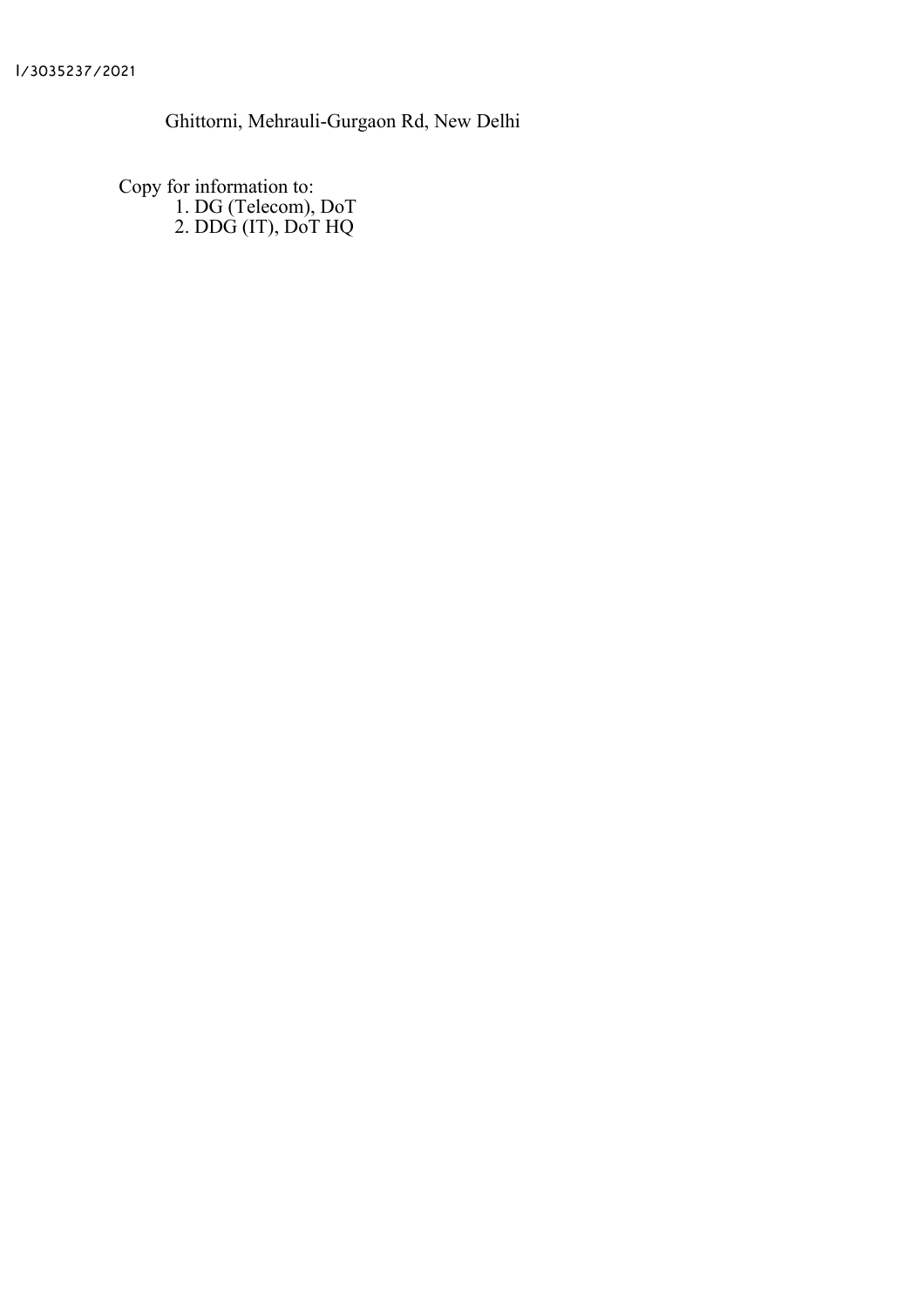## Annexure-I F. No. 13-3/2021-22/IT-III

| S.<br>No.      | <b>Unit/Term</b>          | Sl.No.          | Name (Shri/Smt.) Designation      |                    | Emp No. | <b>Option</b><br>Opted |
|----------------|---------------------------|-----------------|-----------------------------------|--------------------|---------|------------------------|
| $\mathbf{1}$   |                           | 1               | Shri Hemant Borale Director       |                    | 21096   | A                      |
|                |                           | 2               | Shri C P Samant                   | <b>DDG</b>         | 8547    | A                      |
|                |                           | 3               | Shri Hari Narayan                 | Director           | 20524   | D                      |
|                | <b>LSA</b><br>Mumbai      | $\overline{4}$  | Shri Nand Lal<br>Suchdev          | Sr. DDG            | 20212   | A                      |
|                |                           | 5               | Shri Ajay Kamal                   | DDG(T)             | 20277   | A                      |
|                |                           | 6               | Subodh Saxena                     | Director           | 20846   | D                      |
|                |                           |                 | Sanjay Sethi                      | Director           | 20636   | A                      |
| $\overline{2}$ |                           | 8               | Shri Prashant R.<br>Patil         | <b>DDG</b>         | 8551    | A                      |
|                | LSA, Gujarat <sup>9</sup> |                 | Shri Shreenivas S.<br>Galgali     | <b>DDG</b>         | 20320   | A                      |
|                |                           | 10              | Shri RK Chouhan                   | <b>Sr DDG</b>      | 80231   | A                      |
| $\overline{3}$ | CCA Gujarat               | 11              | Kamal Kapoor                      | <b>CCA</b> Gujarat | 83094   | A                      |
| $\overline{4}$ |                           | 12              | Sh. Khushwant Rai DDG             |                    | 20036   | $\overline{C}$         |
|                | LSA Punjab                | 13              | Sh. Rajvinder<br>Singh            | Director           | 21159   | A                      |
|                |                           | 14              | Sh. Kuljeet Kaur                  | Director           | 96517   | A                      |
|                |                           | $\overline{15}$ | <b>Sh. Puneet Kumar</b><br>Rajput | Director           | 21123   | A                      |
|                |                           | 16              | Sh. Jagraj Singh                  | Director           | 21113   | A                      |
| $\overline{5}$ | <b>TEC</b>                | 17              | Piyush Chetiya                    | Director           | 68001   | $\overline{A}$         |
|                |                           | 18              | Sandeep Kumar<br>Vijaivergia      | Director           | 20650   | A                      |
|                |                           | 19              | Deepak Pathak                     | Director           | 20945   | A                      |
|                |                           | 20              | Ashima                            | Director           | 96539   | A                      |
|                |                           | $\overline{21}$ | Vijay Kumar Roy                   | Director           | 1719    | $\overline{C}$         |
|                |                           | 22              | Sudhir Bhandari                   | DDG                | 8505    | $\overline{\rm C}$     |
|                |                           | 23              | Niti Singh                        | Director           | 1281    | D                      |
|                |                           | 24              | Sushil Kumar                      | DDG                | 1036    | $\overline{\rm C}$     |
|                |                           | 25              | JL Gupta                          | Dir (Admin)        |         | $\overline{\rm C}$     |
|                |                           | 26              | Ritu Ranjan Mittar                | DDG(TS)            | 8325    | $\overline{C}$         |
|                |                           | 27              | Vijay Dixit                       | Dir                | 21197   | A                      |
| 6              |                           | 28              | K V Rao                           | Dir                | 20294   | A                      |
|                |                           | 29              | <b>Sarang Mandeker</b>            | Dir                | 21010   | A                      |
|                | Maharashtra<br>-Pune LSA  | 30              | Ravindra Kumar<br>Choudhary       | DDG                | 20017   | C                      |
|                |                           | 31              | Samuel Awal                       | <b>DDG</b>         | 20246   | A                      |
|                |                           | 32              | Jaykumar Narayan<br>Thorat        | Director           | 20623   | A                      |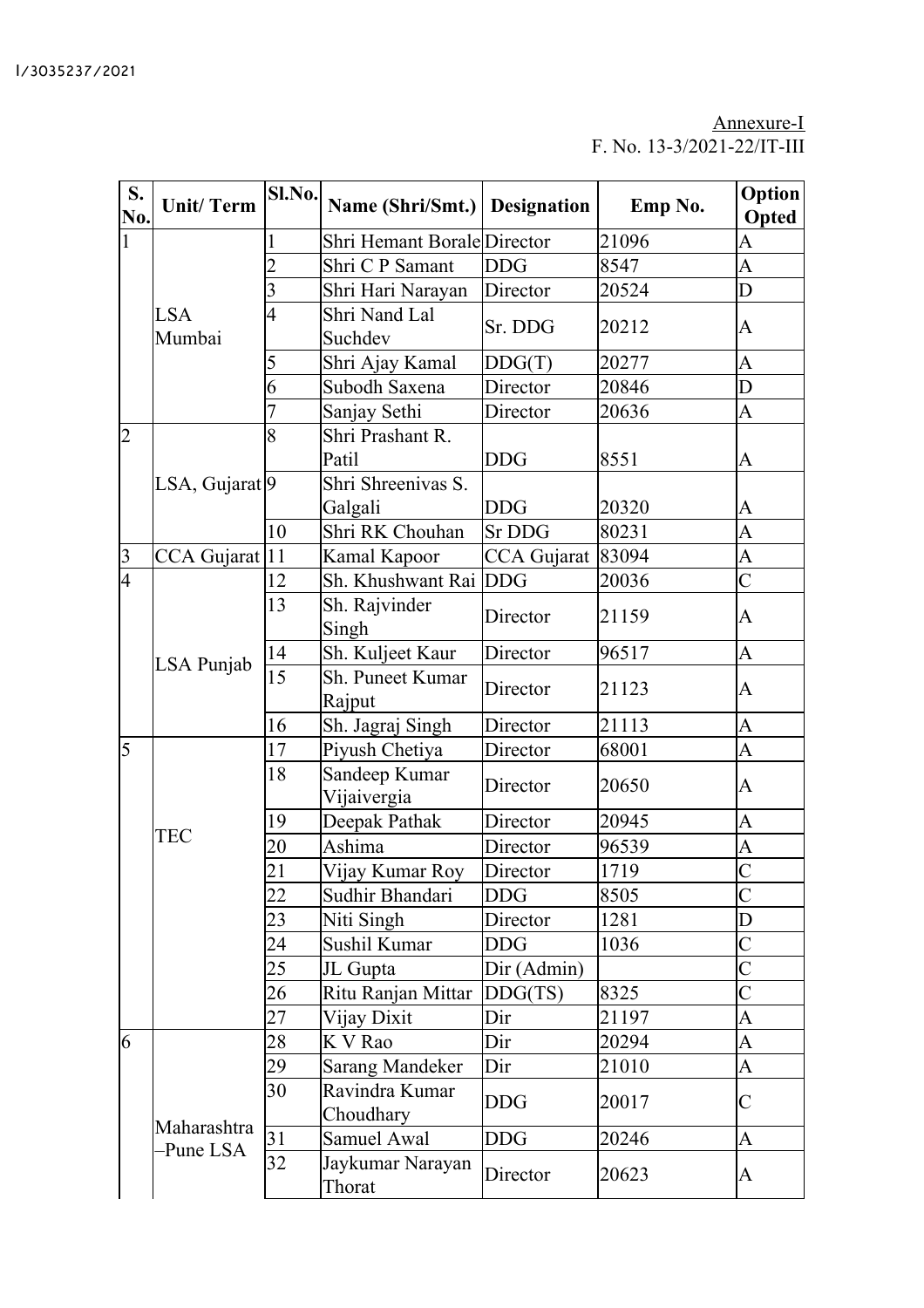|                |                         | 33 | Naresh Kumar                 | Director      | 96579 | A              |
|----------------|-------------------------|----|------------------------------|---------------|-------|----------------|
|                |                         | 34 | Ritu Ranjan Mittar           | DDG(TS)       | 8325  | $\overline{C}$ |
| $\overline{7}$ |                         | 35 | Sh. Chandra<br>Prakash Yadav | Director      | 21251 | A              |
|                |                         | 36 | Sh. Sanjay Kumar<br>Gupta    | Director      | 20764 | A              |
|                | Odisha LSA              | 37 | Sh. Rajen Peter<br>Toppo     | Director      | 96567 | A              |
|                |                         | 38 | Shri U.V. Ramana             | <b>DDG</b>    | 20052 | A              |
|                |                         | 39 | Shri Palivela Raju           | Director (C-I | 20511 | A              |
| 8              |                         | 40 | <b>Subhash Chand</b>         | Sr. DDG       | 8197  | A              |
|                | <b>HP LSA</b>           | 41 | Ved Prakash VermaDirector    |               | 20687 | A              |
|                |                         | 42 | Gopi Chand<br>Chhawaniya     | DDG           | 20248 | A              |
| 9              |                         | 43 | Rajiv Kumar Goyal Director   |               | 20738 | A              |
|                | Haryana<br><b>LSA</b>   | 44 | Mahesh Shukla                | Sr. DDG       | 8165  | A              |
|                |                         | 45 | Neelam Singhal               | <b>DDG</b>    | 8289  | A              |
| 10             | Kerala LSA              | 46 | Shaji T R                    | DDG           | 20283 | A              |
| 11             | <b>CCA</b> Kerala       | 47 | A Ranganath<br>Shyam         | <b>CCA</b>    | 83185 | A              |
| 12             | TN LSA                  | 48 | Dr. B.S. Murthy              | Dir           | 20658 | D              |
| 13             |                         | 49 | Gajendra Singh               | <b>DDG</b>    | 20280 | $\mathsf{C}$   |
|                | <b>MP LSA</b><br>Bhopal | 50 | Manoj Verma                  | Dir           | 21045 | $\overline{A}$ |
|                |                         | 51 | Shri Chandra<br>Kumar Shukla | DDG           | 8607  | $\overline{A}$ |
|                |                         | 52 | <b>Manish Rathore</b>        | Dir           | 21037 | A              |
|                |                         | 53 | P S Koushal                  | Dir           | 21086 | $\overline{C}$ |
|                |                         |    |                              |               |       |                |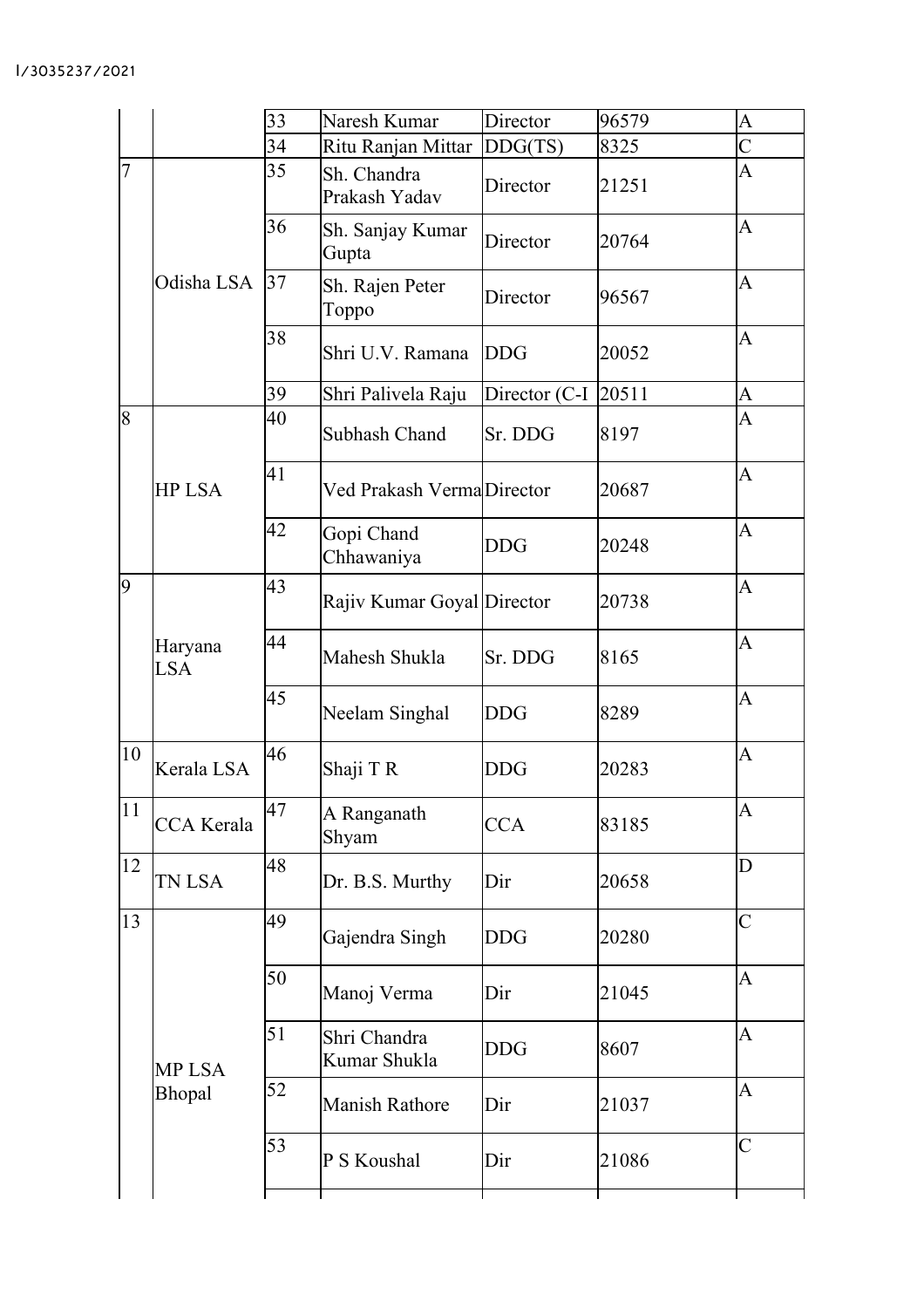|    |                                       | 54 | Shri Ashish Kumar DDG<br>Das   |            | 20338 | $\overline{A}$                                                                                                                                                                                                                                                                                                                                                                                                                                                                      |
|----|---------------------------------------|----|--------------------------------|------------|-------|-------------------------------------------------------------------------------------------------------------------------------------------------------------------------------------------------------------------------------------------------------------------------------------------------------------------------------------------------------------------------------------------------------------------------------------------------------------------------------------|
| 14 | <b>APLSA</b>                          | 55 | J V Raja Reddy                 | DDG        | 09666 | $\overline{A}$                                                                                                                                                                                                                                                                                                                                                                                                                                                                      |
|    |                                       | 56 | G V Rama Krishna DDG           |            | 8472  | A                                                                                                                                                                                                                                                                                                                                                                                                                                                                                   |
|    |                                       | 57 | K Murali Krishna               | Director   |       | A                                                                                                                                                                                                                                                                                                                                                                                                                                                                                   |
|    |                                       | 58 | D R Rajeshwari                 | Director   |       | A                                                                                                                                                                                                                                                                                                                                                                                                                                                                                   |
|    |                                       | 59 | Hemanth Rathwe                 | Director   | 20860 | $\overline{A}$                                                                                                                                                                                                                                                                                                                                                                                                                                                                      |
|    |                                       | 60 | Gundapaneni<br>Raghavendra Rao | <b>DDG</b> | 8540  | A                                                                                                                                                                                                                                                                                                                                                                                                                                                                                   |
|    |                                       | 61 | L Sreenu                       | Director   | 20533 | A                                                                                                                                                                                                                                                                                                                                                                                                                                                                                   |
|    |                                       | 62 | P. Venkatesham                 | Director   | 20722 | A                                                                                                                                                                                                                                                                                                                                                                                                                                                                                   |
|    |                                       | 63 | Rama Krishna<br>Majety         | Director   | 21193 | A                                                                                                                                                                                                                                                                                                                                                                                                                                                                                   |
|    |                                       | 64 | Shri GV Manoj<br>Kumar         | Director   | 21053 | A                                                                                                                                                                                                                                                                                                                                                                                                                                                                                   |
|    |                                       | 65 | Ashok Kr                       | Sr. DDG    |       | A                                                                                                                                                                                                                                                                                                                                                                                                                                                                                   |
| 15 | <b>CCA</b><br>Telangana,<br>Hyderabad | 66 | Manish Sinha                   | Pr. CCA    | 83013 | A                                                                                                                                                                                                                                                                                                                                                                                                                                                                                   |
| 16 | <b>WB LSA</b>                         | 67 | K P Mohan                      | Sr. DDG    | 20292 | $\overline{A}$                                                                                                                                                                                                                                                                                                                                                                                                                                                                      |
|    |                                       | 68 | Sanjoy Ghosh                   | Director   | 20842 | A                                                                                                                                                                                                                                                                                                                                                                                                                                                                                   |
| 17 | Rajasthan<br><b>LSA</b>               | 69 | Gunjan Saxena                  | DDG        | 8465  | A                                                                                                                                                                                                                                                                                                                                                                                                                                                                                   |
|    |                                       | 70 | Surendra Rai                   | <b>DDG</b> | 20231 | A                                                                                                                                                                                                                                                                                                                                                                                                                                                                                   |
|    |                                       | 71 | Rakesh Kumar<br>Meena          | Director   | 21256 | A                                                                                                                                                                                                                                                                                                                                                                                                                                                                                   |
|    |                                       | 72 | Sunil Kumar<br>Singhal         | Director   | 20776 | A                                                                                                                                                                                                                                                                                                                                                                                                                                                                                   |
|    |                                       | 73 | Shri Fateh Singh               | Director   | 20729 | $\mathsf{C}% _{0}\!\left( \mathcal{M}_{0}\right) ^{T}\!\left( \mathcal{M}_{0}\right) ^{T}\!\left( \mathcal{M}_{0}\right) ^{T}\!\left( \mathcal{M}_{0}\right) ^{T}\!\left( \mathcal{M}_{0}\right) ^{T}\!\left( \mathcal{M}_{0}\right) ^{T}\!\left( \mathcal{M}_{0}\right) ^{T}\!\left( \mathcal{M}_{0}\right) ^{T}\!\left( \mathcal{M}_{0}\right) ^{T}\!\left( \mathcal{M}_{0}\right) ^{T}\!\left( \mathcal{M}_{0}\right) ^{T}\!\left( \mathcal{M}_{0}\right) ^{T}\!\left( \mathcal$ |
|    |                                       | 74 | Shri Pramil Gupta              | DDG        | 20298 | A                                                                                                                                                                                                                                                                                                                                                                                                                                                                                   |
|    |                                       | 75 | Shri Harwesh<br>Bhatiya        | Sr. DDG    | 8143  | A                                                                                                                                                                                                                                                                                                                                                                                                                                                                                   |
|    |                                       | 76 | <b>Bheru Lal Gahlot</b>        | Director   | 21063 | A                                                                                                                                                                                                                                                                                                                                                                                                                                                                                   |
| 18 | <b>J&amp;K LSA</b>                    | 77 | K C Pandey                     | DDG        | 08624 | A                                                                                                                                                                                                                                                                                                                                                                                                                                                                                   |
|    |                                       | 78 | Shri Shiv Narain               | DDG        | 20262 | D                                                                                                                                                                                                                                                                                                                                                                                                                                                                                   |
| 19 | Delhi LSA                             | 79 | Yogesh Kumar<br>Maurya         | Director   | 20505 | D                                                                                                                                                                                                                                                                                                                                                                                                                                                                                   |
| 20 | <b>UP</b> West<br><b>CCA</b>          | 80 | Ravi Prakash<br>Yadav          | Jt. CCA    | 83391 | A                                                                                                                                                                                                                                                                                                                                                                                                                                                                                   |
| 21 | <b>UPW LSA</b>                        | 81 | Debkumar<br>Chakarbarti        | <b>DDG</b> | 20268 | A                                                                                                                                                                                                                                                                                                                                                                                                                                                                                   |
|    | Meerut                                | 82 | Shri Sanjeev<br>Agarwal        | Sr. DDG    | 8217  | A                                                                                                                                                                                                                                                                                                                                                                                                                                                                                   |
| 22 |                                       | 83 | Shri Beeran                    |            |       |                                                                                                                                                                                                                                                                                                                                                                                                                                                                                     |